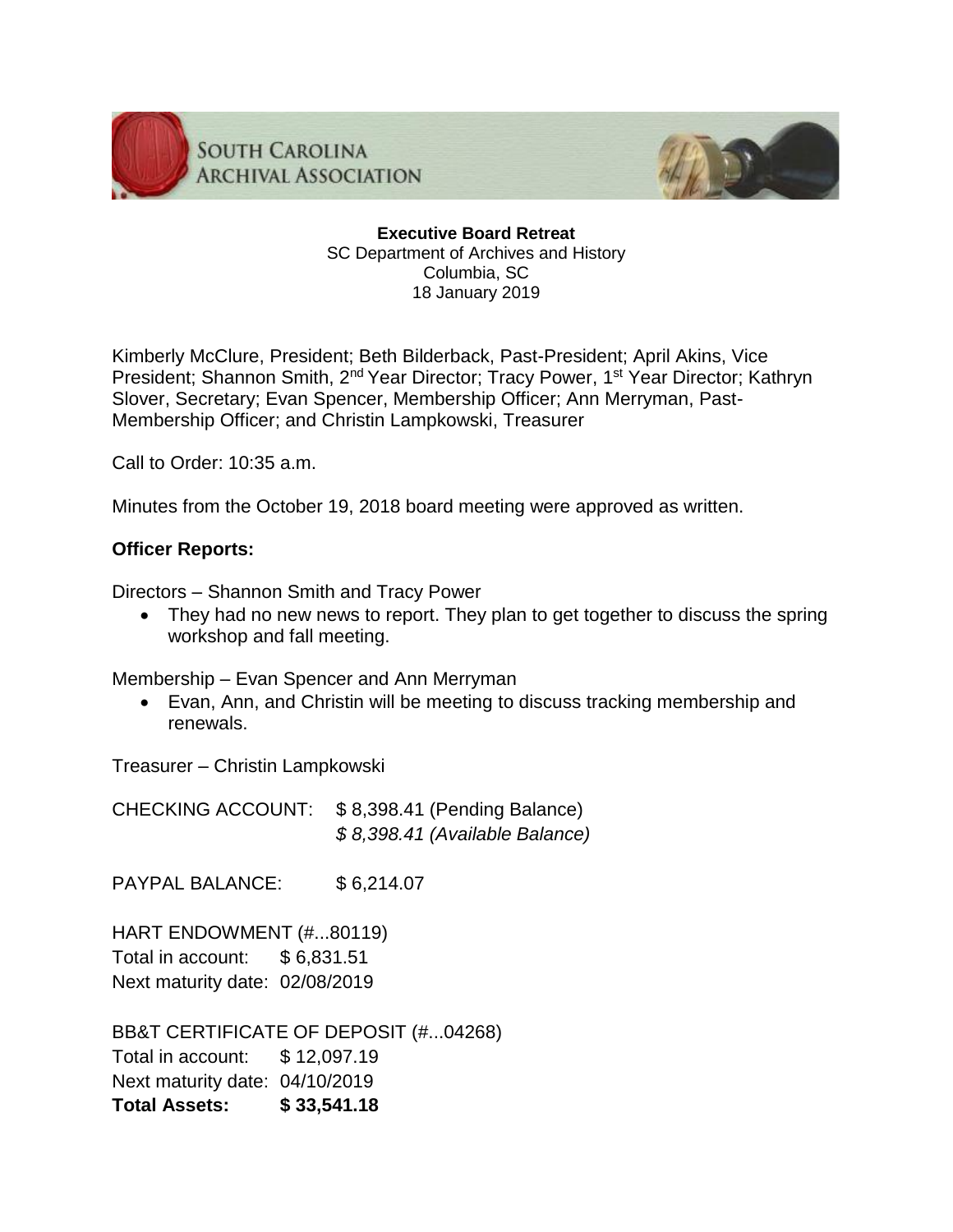| <b>INCOME FOR 2018</b>   |           |                         | <b>INCOME FOR 2019</b>   |  |
|--------------------------|-----------|-------------------------|--------------------------|--|
| <b>Membership Dues:</b>  | \$845.00  | <b>Membership Dues:</b> | \$30.00                  |  |
| Spring Workshop:         | \$140.00  | <b>Summer Social:</b>   | \$0.00                   |  |
| <b>Summer Social:</b>    | \$125.00  | Spring Workshop:        | \$0.00                   |  |
| <b>Fall Conference:</b>  | \$1345.00 | <b>Fall Conference:</b> | \$0.00                   |  |
| Total                    | \$2205.00 | Total                   | \$30.00                  |  |
| <b>EXPENSES FOR 2018</b> |           |                         | <b>EXPENSES FOR 2019</b> |  |
| PO Box Fee:              | \$120.00  | PO Box &                |                          |  |
| Hart Award:              | \$0.00    | Postage Fee:            | \$13.65                  |  |
| Spring Workshop:         | \$0.00    | Hart Award:             | \$0.00                   |  |
| <b>Fall Conference:</b>  | \$258.39  | Spring Workshop:        | \$0.00                   |  |
| PayPal Fees:             | \$67.41   | <b>Fall Conference:</b> | \$0.00                   |  |
| Total                    | \$445.80  | PayPal Fees:            | \$1.26                   |  |
|                          |           | Total                   | \$14.91                  |  |

#### **Old Business:**

Index of archives and their collecting areas across the state

- Board discussed figuring out the best way to go about collecting data on archives and their collecting areas across the state. Morgan Jones-King (former President) created an online form and shared it in the shared drive. There have been past discussions, but we are moving forward with collecting data.
- It was the original vision to have people in charge of collecting data for different regions using an online form, but Shannon Smith suggested making the survey a part of membership registration and then reaching out to people we are missing.
- Ann suggested sending the survey to each institution and having them list three local institutions in their area.
- The board will look at the current form on the shared drive and have feedback by the end of the month.
- Once we begin collecting data we can decide how it should be organized (government, private, religious, secular, university, corporate, etc.).
- It was moved and seconded to create the index of South Carolina archives.
- April Akins, Ann Merryman, Shannon Smith, and Kim McClure will serve on an ad hoc committee to make decisions regarding the index of archives in South Carolina.

Brent Burgin Endowment

• The board discussed how to formalize the application process and how to fund the endowment.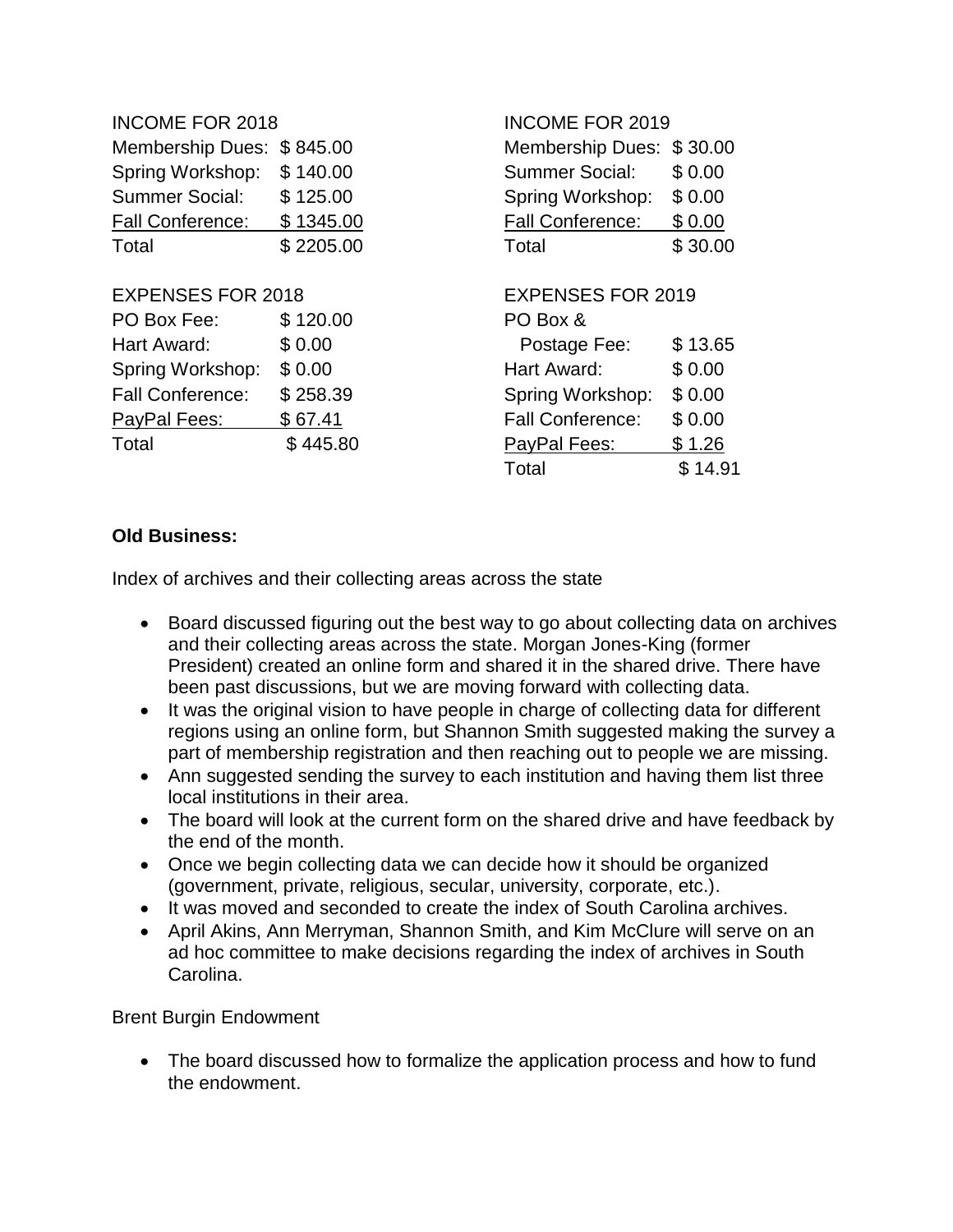- Beth suggested forming a standing committee for endowments to handle these issues and suggested the treasurer be a standing member of the committee.
- It was suggested that an option to give to the Brent Burgin Endowment be given for membership sign up or renewal and the annual meeting registration.
- It was moved and seconded to create an endowment committee to make decisions regarding policies, application procedures, and raising funds. The committee will consist of Christin Lampkowski, Evan Spencer, Beth Bilderback, and Kathryn Slover.

## **New Business:**

Social Media Policy and contact with members

- Kim suggested putting one person in charge of social media to mediate the posts.
- The board agreed that all announcements to be posted to Facebook, the listserv, blog, or email will be sent to the Blog Editor (currently Jim Cross) to be posted.
- Other board members with Facebook Admin rights can post other materials that are not official announcements. Jim will also create a social media policy for the board to use going forward.

Management of membership lists and contacting lapsed members

- Ann pointed out that there is a problem with the wording on the membership form. Currently it states, "Membership includes automatic enrollment in the SCAA listserv. Please check below if you do NOT want to join the listserv," but members actually have to set it up themselves. This issue needs to be fixed.
- In addition we discussed making email a required field, which it currently is not.
- It was discussed putting endowment information and SC archives index information on the membership form.
- Replacing the current Wufoo form with a Google form was also discussed.
- Evan, Christin, and Ann will meet to discuss these issues and also speak with Angela who created the original registration form.

## **Policies**

- In addition to a social media policy, Christin, Evan, and Ann will create a policy regarding membership so the organization will have consistency regarding our policies going forward.
- Kim and April will be reviewing current bylaws to discuss potential updates at the next meeting.

# **2019 Program Planning**

Spring Workshop